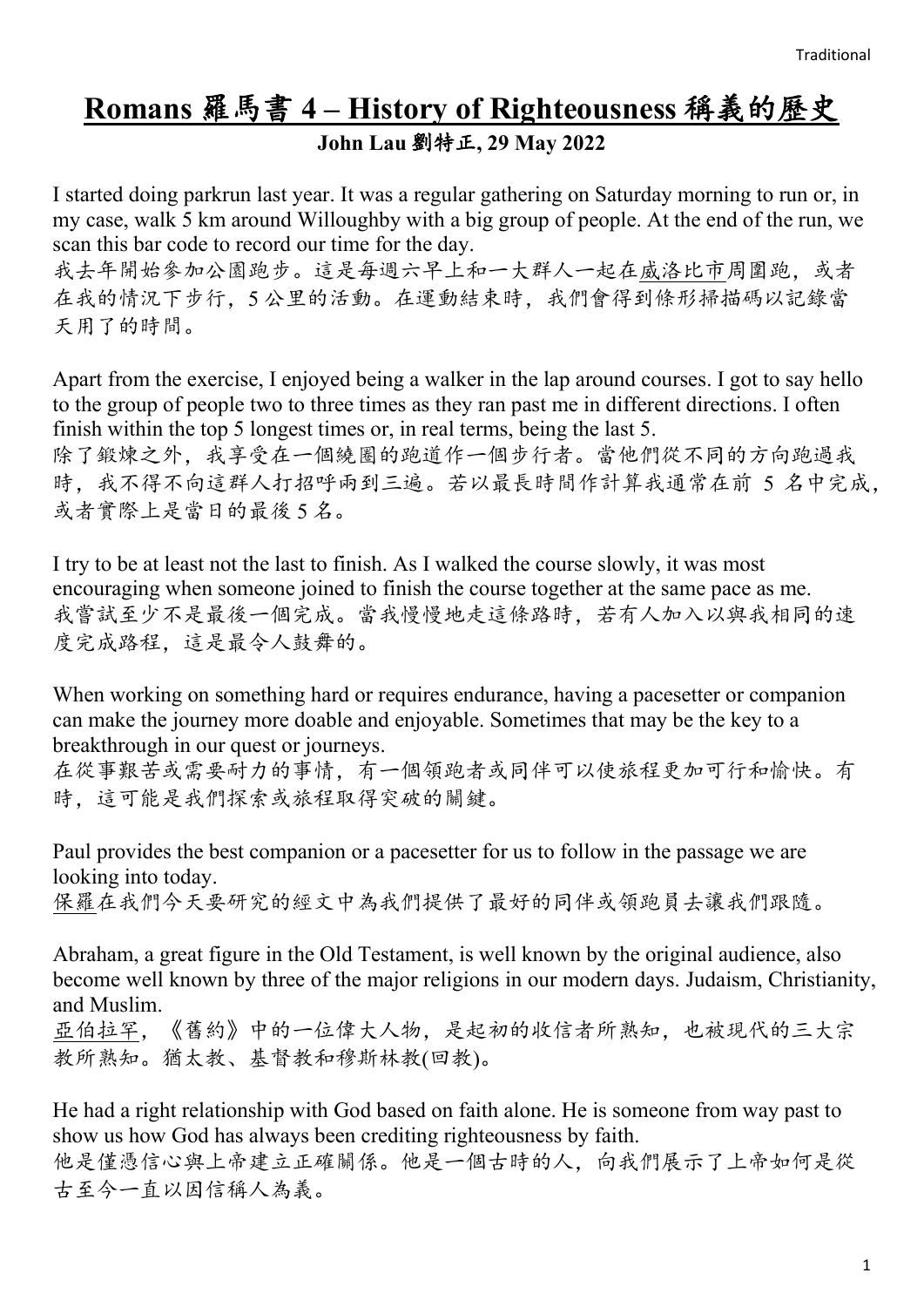## *Credited Righteousness* 稱義

Abraham was a man, a human being, just like anyone of us when God called him. 亞伯拉罕是一個人,一個普通的人,上帝呼召他時就像我們任何人一樣。

Let me explain. Abraham was a child to his parents, a husband to his spouse, and a parent to his children. He cared for his deceased brother's children and earned a living as a migrant in a foreign land.

讓我解釋。亞伯拉罕是他父母的孩子,是他配偶的丈夫,也是他孩子的父母。他照顧 已故兄弟的孩子,並在異國他鄉作為移民去謀生。

He was well to do but at the same time cared a lot about his close relatives. He knew what to do to protect them if they got into trouble, willing to take a fight when needed. He was generous and valued relationships above other things. He was also a man of principle, giving honours where honours are due and not taking advantage of any situation to profit for himself. 他算是富有,但同時也很關心他的近親。他知道如果他們遇到麻煩,該怎麼做才能保 護他們,願意在需要的時候進行戰鬥。他慷慨大方,重視人際關係高於其他事物。他 也是一個有原則的人,在應給予榮譽時給與榮譽,而不是利用任何情況為自己謀取利 益。

Driven by fear, he also did some not very honourable things. He told only a half-truth about his marital status on a few occasions and almost caused irreparable consequences. He took things into his hand to ensure there was someone to look after his family and his wealth when he died.

在恐懼的驅使下,他也做了一些不太光彩的事情。他幾次對自己的婚姻狀況只說了半 句實話,幾乎造成了無法挽回的後果。他以自己的方法,以確保他死後有人照顧他的 家人和他的財富。

If you don't know much about who is Abraham, let me encourage you to read the Old Testament book of Genesis, starting from chapter 12. But from what I just described, what do you think of him? He sounds like our kind of guy, just a normal human being, isn't he? He sounds alright, isn't he?

如果你不太了解亞伯拉罕是誰,我鼓勵你閱讀舊約《創世記》,從第 12 章開始。但是 根據我剛才的描述,你對他有什麼看法?他聽起來就像我們,只是一個普通人,不是 嗎?他聽起來不錯,不是嗎?

Paul says in verses 1-2, 保羅在 1-2 節說,

> *1 What then shall we say that Abraham, our forefather according to the flesh, discovered in this matter? 2 If, in fact, Abraham was justified by works, he had something to boast about—but not before God.*

*1* 這樣,那按肉體作我們祖宗的亞伯拉罕,我們要怎麼說呢?*2* 倘若亞伯拉罕是 因行為稱義,他就有可誇的,但是在上帝面前他一無可誇。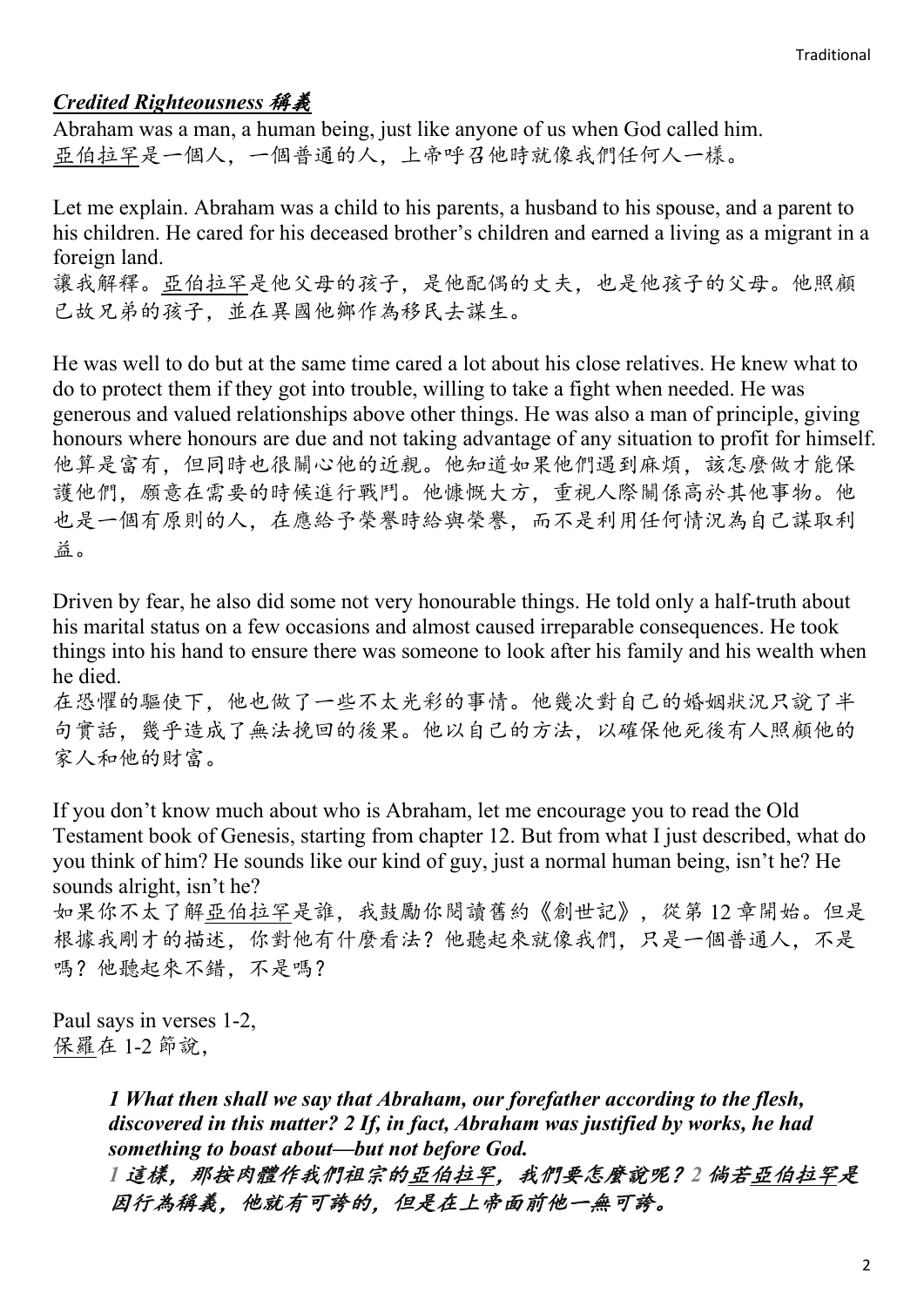Even Paul says, looking at what Abraham did, based on his work, he had something to boast about but not before God. Why is it not before God? Because the Scripture said, 就連保羅也說,看看亞伯拉罕的所作所為,根據他的工作,他有一些值得誇口的地方, 但在神面前卻一無可誇。為什麼不在神面前?因為聖經說,

### *3 "Abraham believed God, and it was credited to him as righteousness." 3* 「亞伯拉罕信了上帝,這就算他為義。」

Abraham's right standing with God does not come from his obedience or works. It was credited to him. The word "credited" appears ten times in this passage, with the word "count" in verse 8, which came from the same original language of the New Testament, is an accounting term meaning "to count as."

亞伯拉罕在神面前有正確的地位,不是來自他的順服或行為。是上帝算為他的。在這 段經文中,「算為」或「稱為」這個詞出現了十多次,這個詞來自《新約》的同一原 文,是一個會計術語,意思是「算作」。

One observation I have is so far in our journey in Romans. Paul tends to repeat the same phrase or word to highlight his points. In his introduction sermon a few weeks back on chapter one, our senior minister, Steve, pointed out that '*The word GOSPEL shows up more in the first 17 verses than anywhere else in Romans. The word gospel appears per phrase in these verses than anywhere else in the Bible.*'

在我們的《羅馬書》旅程中,到目前為止,我的一個觀察是保羅傾向於重複相同的短 語或詞來強調他的觀點。在幾週前第一章的介紹講道中,我們的主任牧師史蒂夫指出, 「福音這個詞在前 *17* 節經文中出現的次數比羅馬書其他任何地方都多。福音這個詞在 這些經文中的每一個詞組出現的次數比聖經中的其他任何地方都多。」

In the second half of chapter one, Paul shows us a long and devastating critique of human nature and how we deserve only *God's wrath* and His righteous anger. In chapter two, the theme of *judgement* shows how our religiosity and hypocrisy further inflame God's wrath and justify God's righteous judgement against us.

在第一章的後半部分,保羅向我們展示了對人性的長期而毀滅性的批判,以及我們如 何只配得上帝的憤怒和他的義怒。在第二章,審判的主題顯示了我們以篤信作基本或 虛偽的自以為是如何進一步激起上帝的憤怒,並證明上帝對我們的公義審判是正當的。

Last week, in chapter three, the word '**righteousness**' took the podium position after leaving all the other runners behind, and in our chapter today, in chapter four, Paul shows us that the 'righteousness' that was leading the pack of runners has a special name. It was '*credited righteousness*.'

上週,在第三章,「義」這個詞在將所有其他跑者拋在後面之後登上了領獎台,而在 我們今天的章節中,在第四章,保羅向我們展示了引領這群跑者的「義」有一個特殊 的名字,就是「被認伊…,算…)為義」。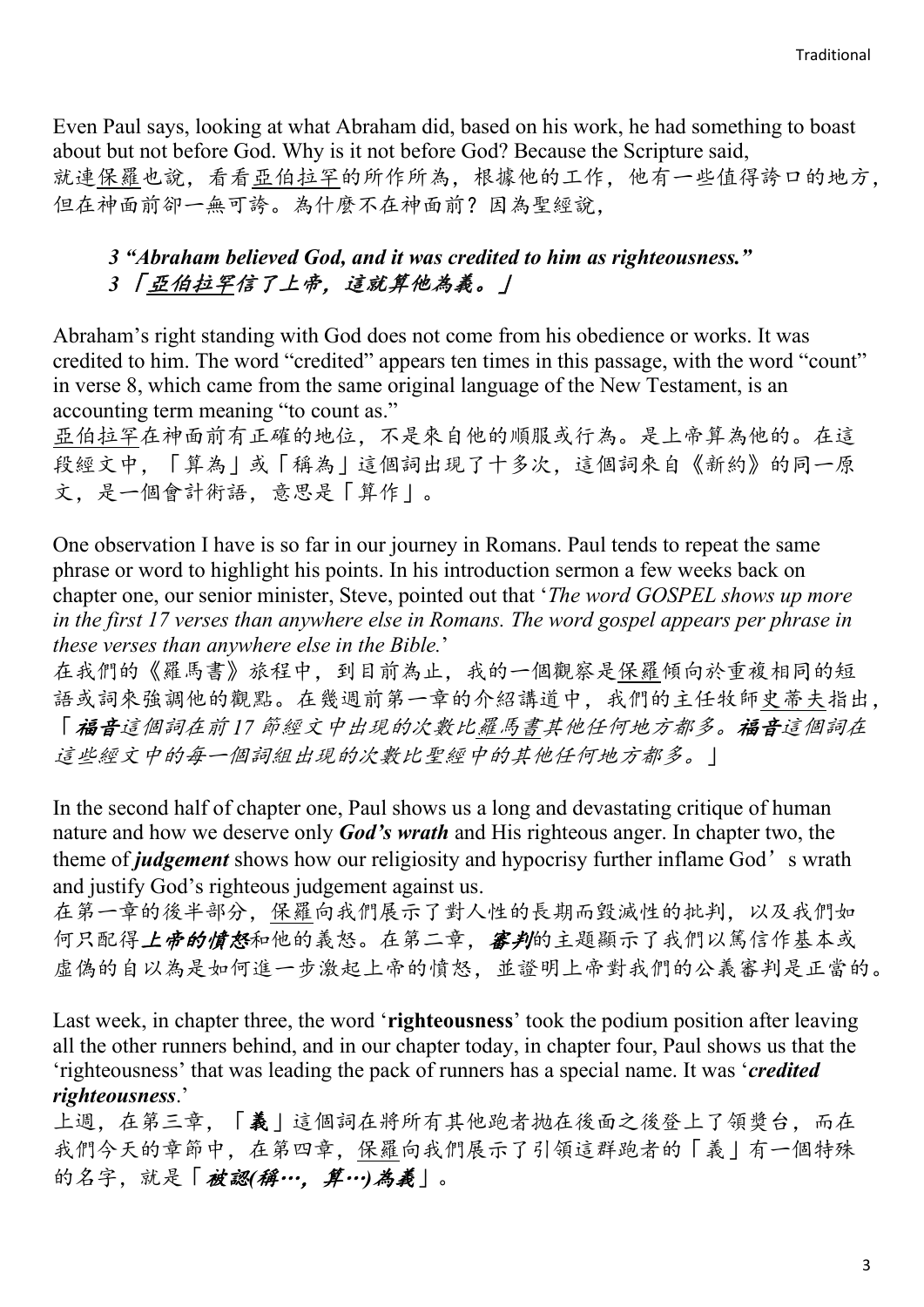To credit something is to confer a status that was not there before. It would be like at the end of parkrun, the person who ran first waited for me at the finish line and handed me his barcode to scan as my record. And not just that one person that finished first, but everyone that was there finished before me and after me all congratulated, celebrated and cheered that I came first with the shortest time.

認為,稱為,算為都是賦予以前不存在的地位。就像在 parkrun 結束時,跑第一名的人 在終點線等我,並把他的條形碼交給我掃描作為我的記錄。不僅是第一個完成的人, 而且在我之前和之後完成的每個人都祝賀、慶祝和歡呼我以最短的時間獲得第一。

Faith *counted* as righteousness means that God treated Abraham *as though* he lived a righteous life. His faith was not righteousness, but God counted it as if it were. 信被算為義是指神對待亞伯拉罕好像他過著公義的生活。他的信不是公義,但被神算 為義。

*4 Now to the one who works, wages are not credited as a gift but as an obligation. 5 However, to the one who does not work but trusts God who justifies the ungodly, their faith is credited as righteousness.*

*4* 做工的得工資不算是恩典,而是應得的;*5* 但那不做工的,只信那位稱不敬虔 之人為義的,他的信就算為義。

Faith credited as righteousness is a profound concept. I believe it is much easier for us human beings to understand the system of obligation we live in than to understand what it means to have faith credited as righteousness.

因信稱義是一個深刻的概念。我相信我們人類更容易理解我們生活的義務體系,而不 是明白因信稱義意味著什麼。

People living in a democratic country often highlight the freedom and the right they enjoy and decry the lack of freedom of those living in others. But are you free? Can you truly be whoever and whatever you want to be? Can anyone truly disregard the law? 生活在民主國家的人們經常強調他們享有的自由和權利,並譴責生活在其他國家的人 缺乏自由。但你真的是自由的嗎?你真的能成為你想成為的任何人嗎?真的有人可以 無視法律嗎?

Relationally, when someone is nice to me, I feel obliged to return the favour, or I will feel indebted to that person. But on the other hand, if someone hurts or harms my family or me, I feel I have the right to harm them back. I am glad I am reframed from doing so overtly due to our legal system.

相對而言,當有人對我好時,我覺得有義務回報他,否則我會覺得欠那個人。但另一 方面,如果有人傷害我或傷害了我的家人,我覺得我有權傷害他們。我很高興由於我 們的法律制度使我不能公開這樣做。

A couple of weeks ago, in my personal Bible reading and reflection time, I read about a conversation Paul Tripp's father had with him during his last year of high school. "*Son, you*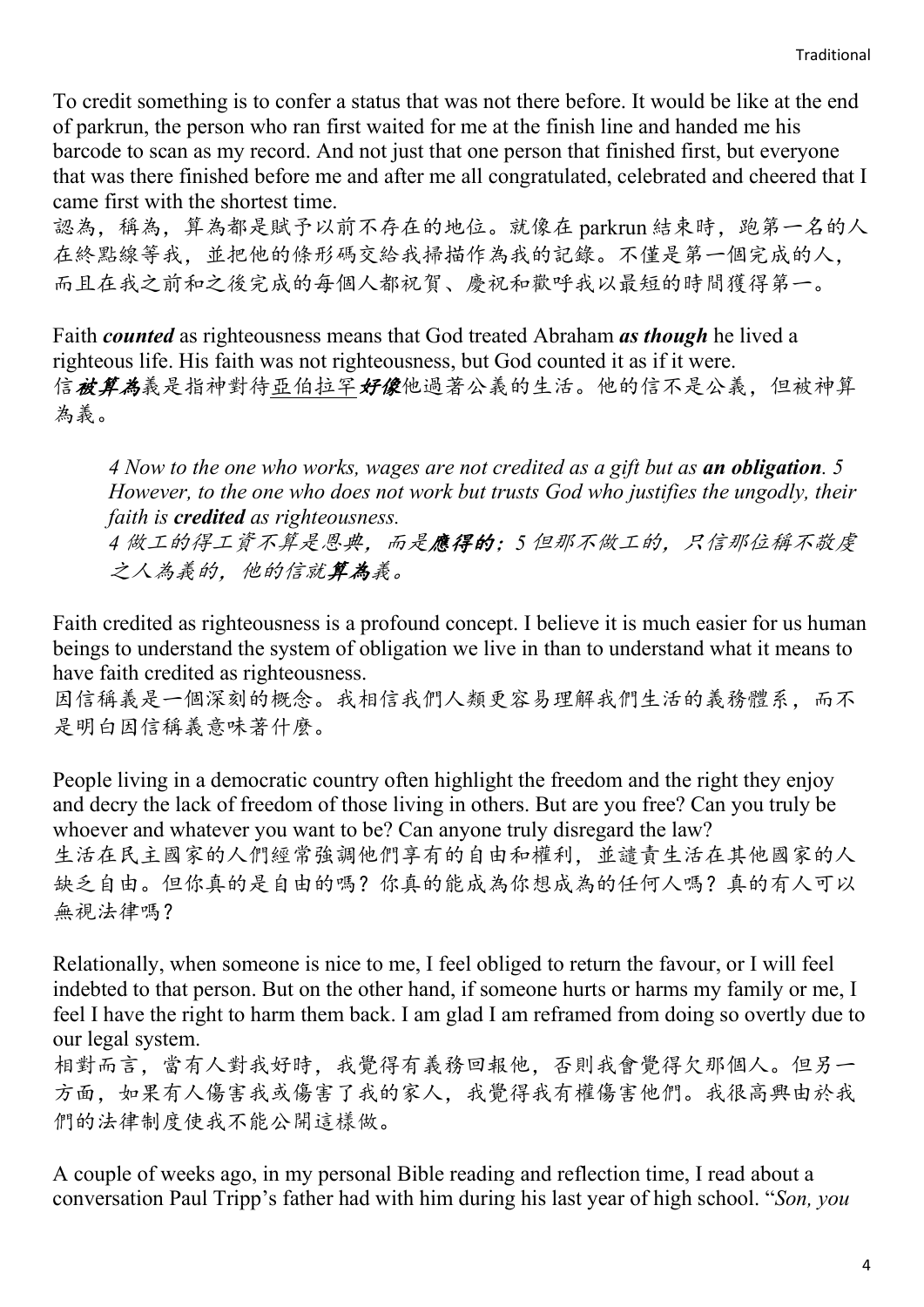*know, as soon as you finish school, you have to look for a job every day until you find one. Your success or failure will mean a good or bad reputation for our family*." 幾週前,在我讀經和默想時,我讀到了保羅·特里普的父親在他高中最後一年與他的 談話。「兒子,你知道嗎,一畢業,你就得天天找工作,直到找到為止。你的成功或 失敗將意味著我們家的名聲好壞。」

We are obliged to do right by our family or our society. By human standards, we are considered right and good if we abide by the law of our society, live within our means, treat others nicely, and be generous and charitable. We should pack ourselves on our back and say, well done, mate.

我們有義務為我們的家庭或我們的社會做正確的事。按照人類的標準,如果我們遵守 社會法律,量入為出,善待他人,慷慨和慈善,我們就被認為是好人。我們應該給自 己安慰,說,幹得好,好傢伙。

And it is so easy for us to misunderstand God requires the same from us, that we need to earn favour from God, that we need to work for our righteousness. And on the flip side, we can also fall into thinking that we deserve God's grace.

我們很容易誤解上帝對我們的要求也一樣,我們需要贏得上帝的恩惠,我們需要為自 己的義而努力。另一方面,我們也可能認為我們應該得到配得上帝的恩惠。

As soon as we think that we can earn God's favour and be righteous in His sight by our effort, we cheapen the grace that God has shown through His Son Jesus. We steal God's glory and do not know what saving faith is about.

一旦我們認為自己可以通過努力贏得上帝的青睞並在他眼中稱義,我們就會貶低上帝 通過他的兒子耶穌所顯示的恩典。我們偷了神的榮耀,並且不知道拯救的信是什麼。

#### *Our case study of Faith* 給我們研究的信的案例

I am glad Abraham has been highlighted as our case study for faith, showing us what saving faith is about. From verses 9-12,

我很高興亞伯拉罕被強調為我們信仰的案例研究,向我們展示了拯救的信是什麼。從 第 9-12 節,

*9-12 … Abraham's faith was credited to him as righteousness ... he received … a seal of the righteousness that he had by faith … So then, he is the father of all who believe … in order that righteousness might be credited to them … who also follow in the footsteps of the faith that our father Abraham had.*

*9*…因著信,就算亞伯拉罕為義…他受了…記號…因信稱義的印證,為使他作一 切…信之人的父,使他們也算為義…使他作…父,就是那些…跟隨我們的祖宗亞 伯拉罕…信的足跡的人。

Abraham is not just our pacesetter. He also is our guarantee because Paul says he is the father of all who believes, who follow in the footsteps of his faith. As we follow him, we experience the reality of being loved and accepted by God while we are sinful and imperfect.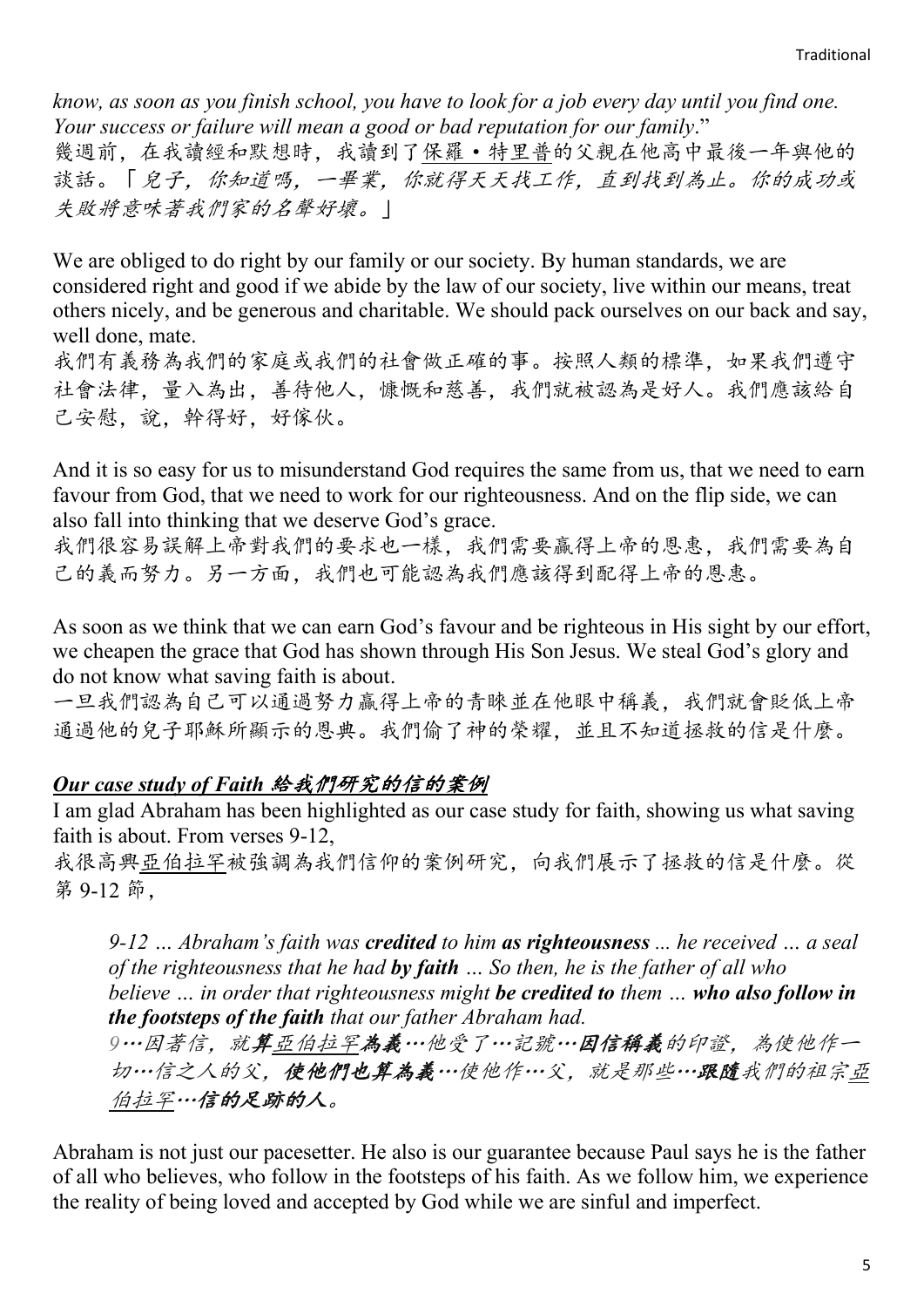亞伯拉罕不僅僅是我們的領跑員。他也是我們的保證,因為保羅說他是所有信的人的 父,是跟隨他信的足跡的人的父。當我們跟隨他時,我們會體驗到被上帝愛和接納的 現實,而同時我們還是有罪和不完美的。

Abraham was not himself righteous, perfect or blameless, but God treated him as though he were. God shows us through Abraham that our justification or credited righteousness is by faith in Him alone. 亞伯拉罕本身不是義人,不是完美的,也不是無可指摘的,但神對待他就像他是。 神

通過亞伯拉罕告訴我們,我們的被稱為義是單單憑著對他的信。

So, what does it mean to follow in faith? What is this faith that saved Abraham and which will save us also? Verse 5 tells us that faith equals "*trusts God who justifies the ungodly*." It does not merely believe God exists but in what God has and will do for us. 那麼,憑信跟隨是什麼意思?這種拯救了亞伯拉罕並且也將拯救我們的信是什麼?第 5 節告訴我們,信等於「只信那位稱不敬虔之人為義的」。它不僅相信上帝的存在, 而且相信上帝已經為我們所成就的和將為我們所做的。

Romans 4:17-25 shows us that "believe God" or "Trust God " is these three things. 《羅馬書》4:17-25 告訴我們「信上帝」有三件事。

Firstly, in verses 18-19, 首先,在第 18-19 節中,

> *18 Against all hope, Abraham in hope believed and so became the father of many nations, just as it had been said to him, "So shall your offspring be." 19 Without weakening in his faith, he faced the fact that his body was as good as dead—since he was about a hundred years old—and that Sarah's womb was also dead. 18* 他在沒有盼望的時候,仍存著盼望來相信,就得以作多國之父,正如先前所 說:「你的後裔將要如此。」 *19* 他將近百歲的時候,雖然想到自己的身體如同 已死,撒拉也不可能生育,他的信心還是不軟弱,

God promised Abraham that his offspring would be as numerous as the stars in the sky. But he was still childless when he was about a hundred years old. Abraham's body appears hopeless, but he does not go on appearance.

上帝應許亞伯拉罕,他的後裔將像天上的星星一樣多。但他一百歲左右的時候還沒有 孩子。亞伯拉罕的身體看起來毫無希望,但他沒有依賴表面看到的。

Faith is not opposed to reason, but it is sometimes opposed to feeling and appearances. It is not simply an optimism about life in general, not about going on singing '*always look on the bright side of life*.' Nor faith in oneself, It does not keep saying '*I think I can, I think I can*' as you climb up a mountain.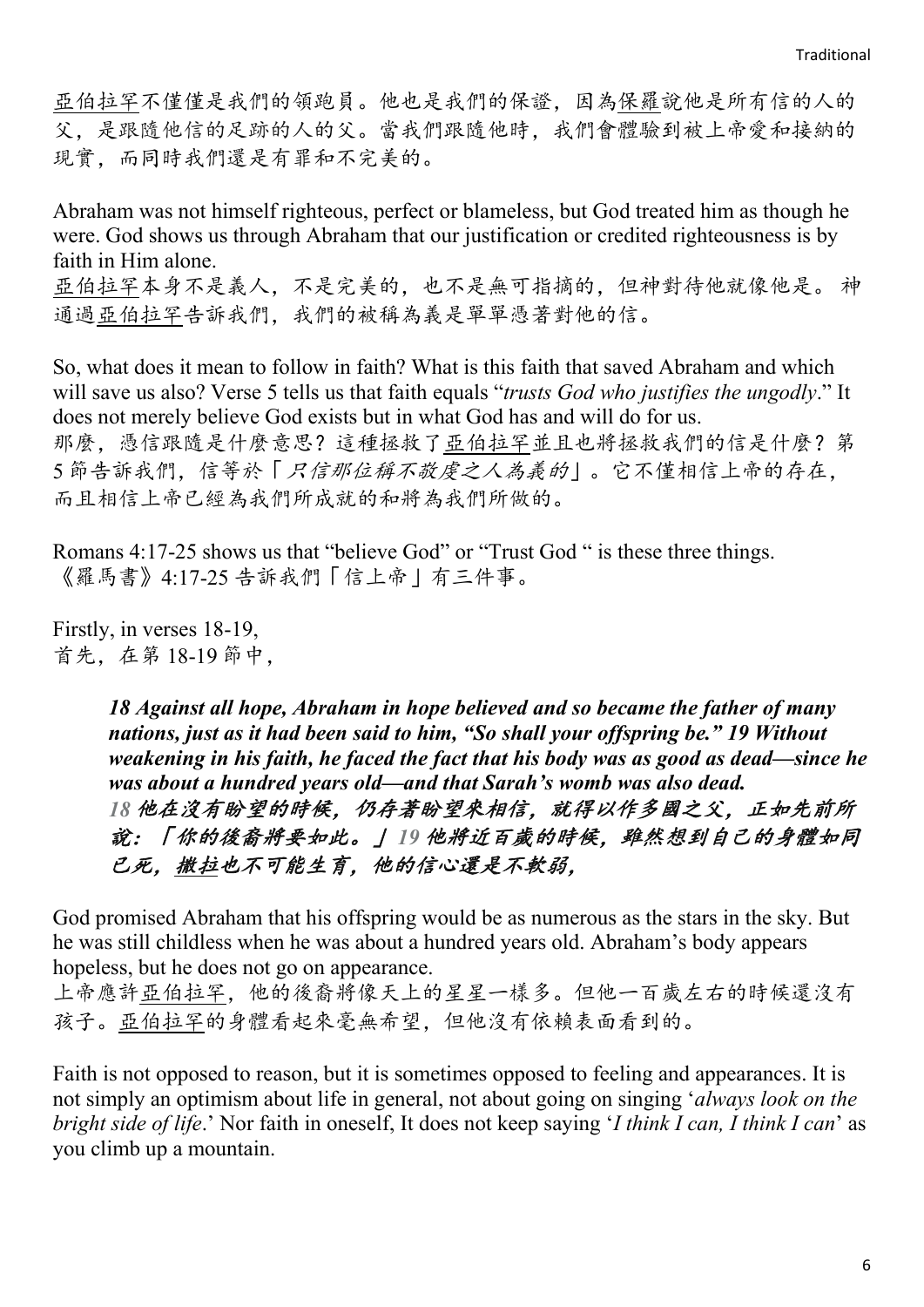信不是反理性,但有時是反感覺和外表。這不僅僅是對一般生活的樂觀主義,也不是 繼續歌唱「永遠看著生活光明的一面」。也不僅是相信自己,不是在當你爬上山時, 一直說「我想我能,我想我能」。

Abraham shows that saving faith is a kind of death to self-trust. It is going on something despite our weakness, feelings and perceptions. He goes on God's promise. 亞伯拉罕表明,拯救的信是對自信心的一種死亡。是儘管我們有弱點、感覺和看法, 仍在繼續。他信守仰望上帝的應許。

Secondly, verses 20-21 其次,第 20-21 節

> *20 Yet he did not waver through unbelief regarding the promise of God, but was strengthened in his faith and gave glory to God, 21being fully persuaded that God had power to do what he had promised. 20* 仍仰望上帝的應許,總沒有因不信而起疑惑,反倒因信而剛強,將榮耀歸給 上帝,*21* 且滿心相信上帝所應許的必能成就。

Abraham goes on God's promise despite the apparent impossibility of being kept. He gave glory to God, being fully persuaded that God had power to do what he had promised. 儘管顯然不可能被實現,亞伯拉罕仍繼續持守上帝的應許。他把榮耀歸給神,完全滿 心相信神有能力成就他所應許的。

He believed that the God who had promised him a child was 'the God who gives life to the dead and calls into being things that were not.' (V. 17) So, he insists on this *measured reflection* about God.

他相信應許他一個孩子的上帝是「賦予死者生命並造就沒有的東西的上帝」(17 節) 因此,他堅持對上帝經過深思熟慮的認識。

Abraham shows us that saving faith and believing in God is not the absence of thinking but rather a profound insistence on acting out of our focus on facts about God. Saving faith is thinking about who God is and His power and focusing on facts about Him.

亞伯拉罕向我們表明,得救的信心和信上帝不是沒有思考,而是深刻地堅持依據我們 專注上帝的事實而採取行動。得救的信心是思考上帝是誰和他的力量,並專注於關於 他的事實。

Abraham did not have much to go on except God's word of promise. We have far more facts about God to focus on, a far greater demonstration of His love and power because we know that God raised his own Son, Jesus, to life as we just celebrated Easter only a month ago. 那時除了神應許的話, 亞伯拉罕沒有什麼可依據。但我們有更多關於上帝的事實可以 關注,更多地展示了他的愛和力量,因為我們知道上帝讓他自己的兒子耶穌復活,就 在一個月前我們剛剛慶祝了復活節。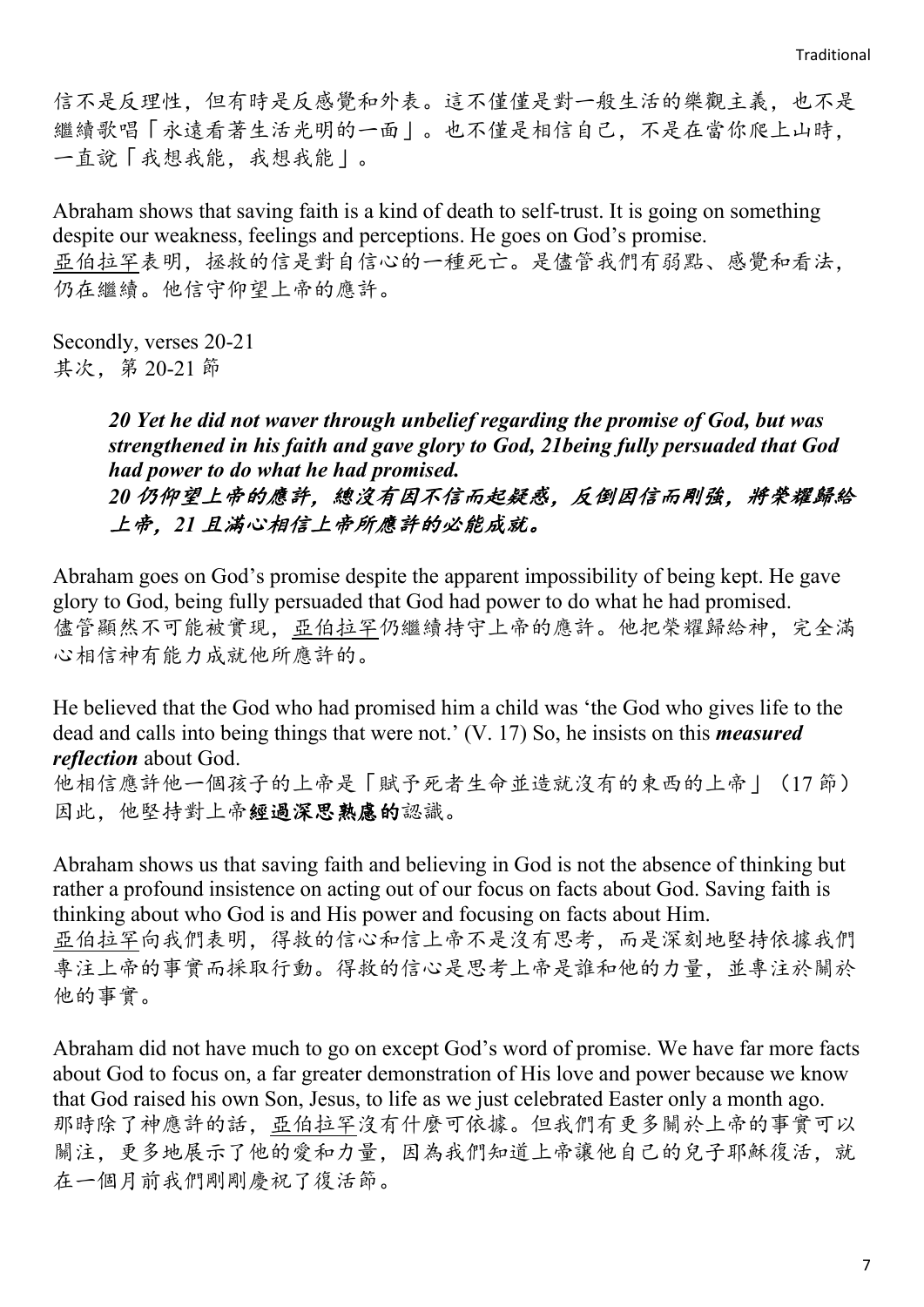Thirdly, which is developed from what I just said, believes God means to trust the bare word of God. Abraham believed that God had the power to do what he had promised. He trusted in His word.

第三,從我剛才所說的,相信神就是相信神的話。亞伯拉罕相信神有能力成就他所應 許的。他相信他的話。

#### *21 being fully persuaded that God had power to do what he had promised. 21* 且滿心相信上帝所應許的必能成就。

Are you willing to take God at His word when feeling, popular opinion, and common sense contradict God's promise? Are you going to look at what He has said and let that define reality for you?

當感覺、輿論和常識與神的應許相抵觸時,你願意持守神的話嗎?你是否願意去看看 他所說的話,並讓它為你定義現實?

You can have lots and lots of strong faith that God exists, that he is loving, that he is holy. You can believe that the Bible is God's holy word. You can show great reverence for God. 你可以對上帝存在、他是慈愛的、他是聖潔的有很多很多的堅定信念。你可以相信聖 經是上帝的聖言。你可以對上帝表現出極大的敬畏。

Yet seek to be your own saviour and justifier by trusting your performance in religion, moral character, job, and parenting. You can let those things define reality for you or have saving faith and transfer your trust in God and His word.

然而,卻同時通過對你在宗教、道德品質、工作和養育子女方面的表現的信心,尋求 成為你自己的救世主和辯護者。您可以讓這些事情為您定義現實,相反地可擁有得救 的信心,並轉移您的信任在上帝和他的話語。

When you do, you will enjoy your faith journey with Abraham and many others who have gone before you and after you to treasure Jesus together. 當你這樣做時,你將享受與亞伯拉罕和許多其他在你之前和之後一起珍惜耶穌的人的 信仰之旅。

#### *How are we saved?* 我們是如何得救的?

Paul says in verses 23-25, 保羅在 23-25 節說,

> *23 The words "it was credited to him" were written not for him alone, 24 but also for us, to whom God will credit righteousness—for us who believe in him who raised Jesus our Lord from the dead. 25 He was delivered over to death for our sins and was raised to life for our justification.*

*23*「算他為義」這句話不是單為他寫的, *24* 也是為我們將來得算為義的人寫的, 就是為我們這些信上帝使我們的主耶穌從死人中復活的人寫的。 *25* 耶穌被出賣, 是為我們的過犯;他復活,是為使我們稱義。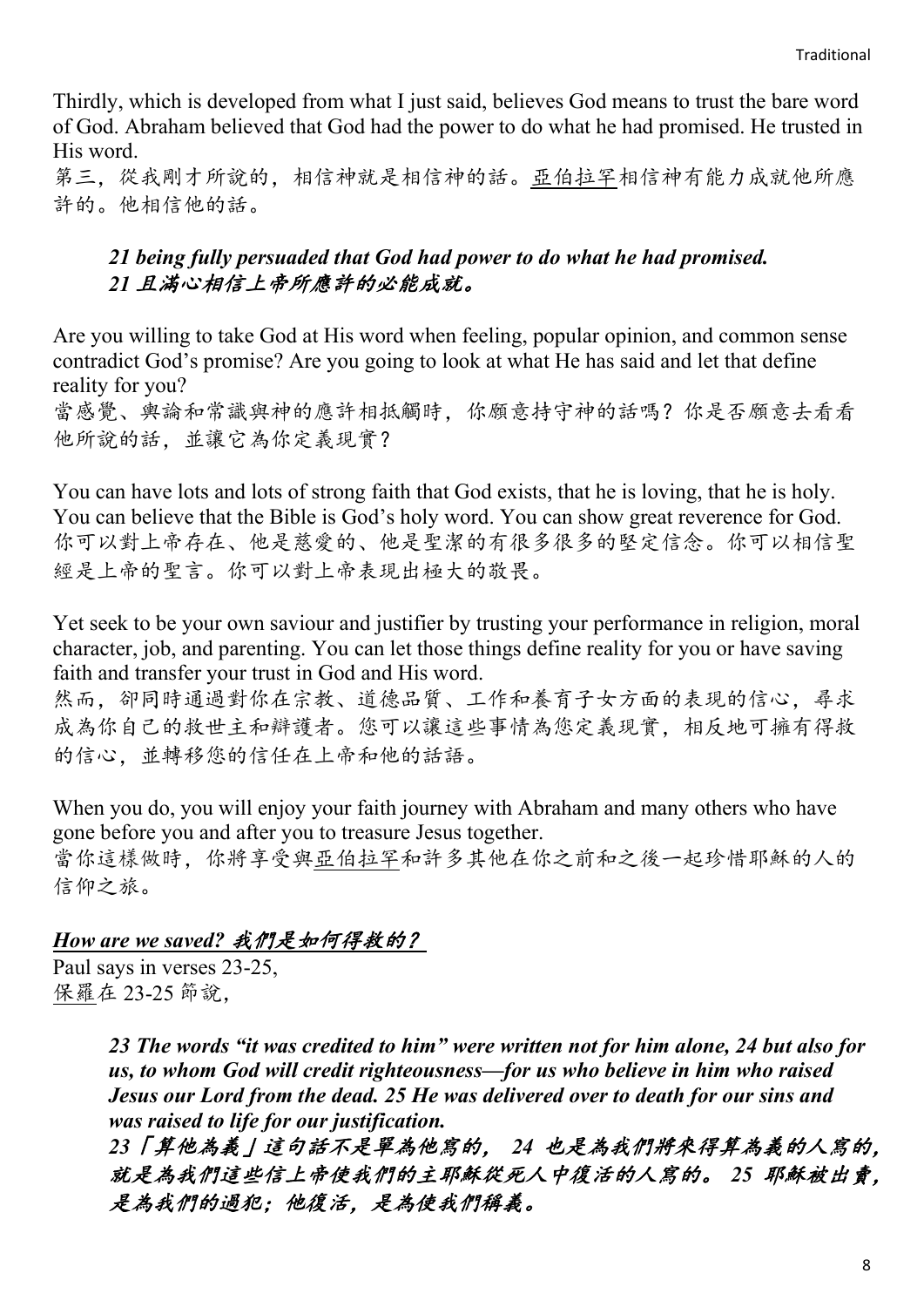God's promise of credited righteousness is for us who believe in God who raised His son, Jesus, for our sins and justification. Tim Keller sums it up like this,

上帝這「算他為義」的應許是為我們這些信上帝為我們的過犯和稱義使我們的主耶穌 從死人中復活的人寫的。蒂姆·凱勒是這樣總結的,

*Abraham's faith was in the promise of a descendant; our faith is in what God says one of his descendants has achieved. This is the promise which is to define our reality and shape our lives.*

亞伯拉罕的信心是對後裔的應許。我們信的是上帝所說的他的後裔之一已經取 得的成就。這是定義我們的現實並塑造我們的生命的承諾。

As I illustrated before, being credited or counted as righteous is like the runner that finished first in the 5km parkrun, did it under 20 minutes, and waited at the finish line for another 30- 40 minutes to give me his barcode to record as my time. But not just that, he also grapes my barcode as his record, and so I was counted with his best record, and he took my bad record onto himself.

正如我之前說明的那樣,被稱為或算為義就像有一個跑手在 5 公里公園跑步首先完成, 不到 20分鐘就完成了,然後在終點線多等了 30-40分鐘, 把他的條形碼給了我記錄為 我的時間。但不單如此,他還拿了我的條形碼作為他的記錄。所以他那完美的記錄被 被算在我身上,而他背上了我的壞記錄。

The person who comes out victorious and waiting to trade places with us is no Abraham but our saviour, Jesus. The descendant of Abraham we look to is the author and perfector of our faith who endured the cross for the joy set before him.

那已得勝並等待與我們交換位置的人不是亞伯拉罕,而是我們的救主耶穌。我們仰望 的亞伯拉罕的一個後裔,是我們信心的作者和成終者,他為擺在他前面的喜樂忍受了 十字架的苦難。

Our salvation has nothing to do with what is in us or what we have achieved but has everything to do with God's work of grace in His Son, Jesus. 我們的救恩與我們內在或我們已經取得的成就無關,而是完全關於神在他的兒子耶穌 裡面成就的恩典工作。

Abraham is one of many witnesses that point us to Jesus, the pioneer and perfecter of faith. Hebrews 12:2-3 says, "*For the joy set before him he endured the cross, scorning its shame, and sat down at the right hand of the throne of God. Consider him who endured such opposition from sinners, so that you will not grow weary and lose heart."*

亞伯拉罕是眾多向我們指出耶穌的見證人之一,耶穌是我們信心的創始成終者。《希 伯來書》12:2-3說,「他因那擺在前面的喜樂,輕看羞辱,忍受了十字架的苦難,如 今已坐在上帝寶座的右邊。*3* 你們要仔細想想這位忍受了罪人如此頂撞的耶穌,你們 就不致心灰意懶了。」